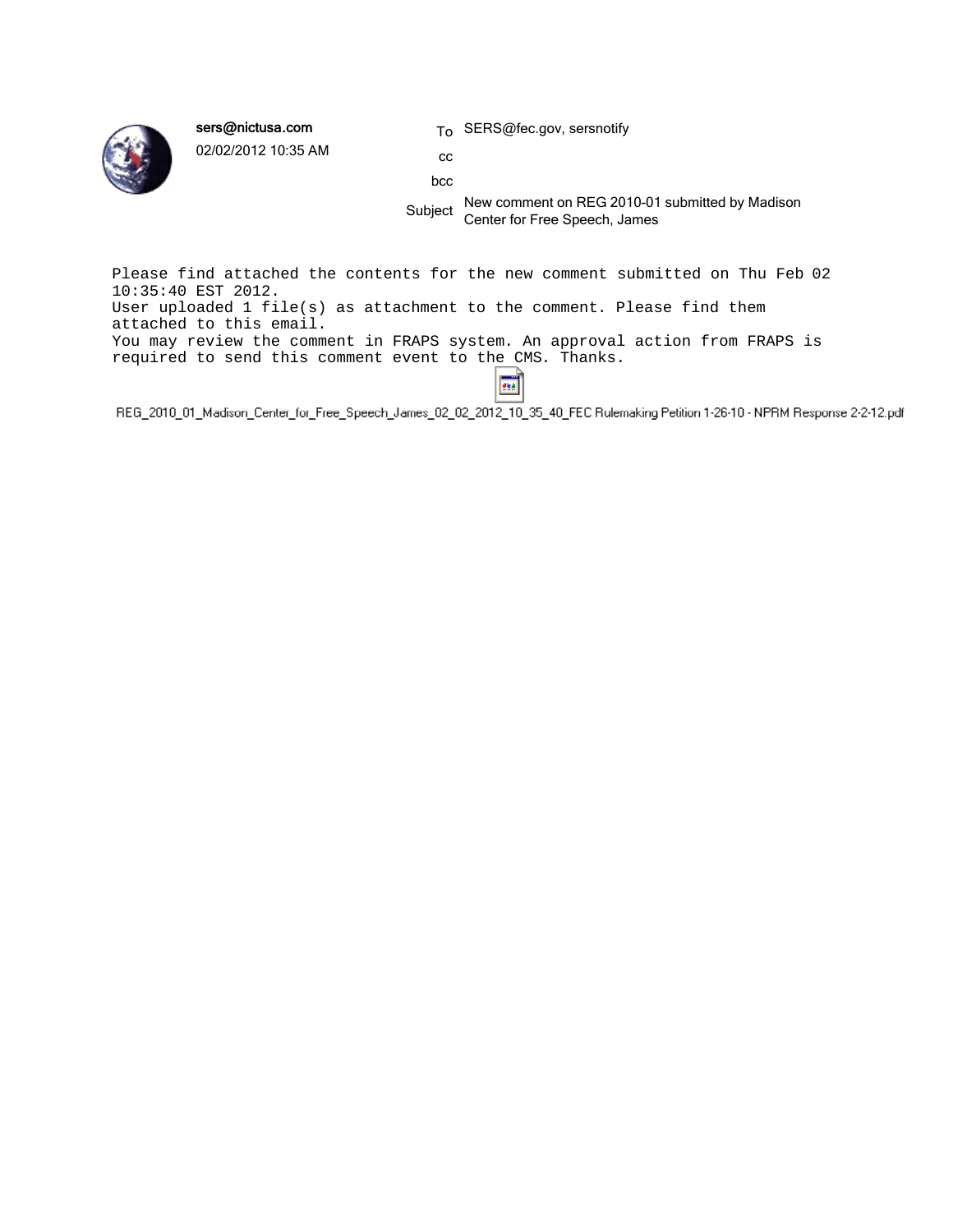James Madifons

**JAMES MADISON CENTER FOR FREE SPEECH**

GENERAL COUNSEL **James Bopp, Jr., Esq.**

February 2, 2012

Federal Election Commission Att'n: Robert Knop, Assistant General Counsel Washington, D. C.

Re: *Independent Expenditures and Electioneering Communications by Corporations and Labor Organizations,* 76 FED.REG. 80803 (FEC Dec. 27,  $2011$ ) ("NPRM")<sup>1</sup>

Submitted *via* http://www.fec.gov/fosers

Ladies and Gentlemen:

The James Madison Center for Free Speech appreciates the Federal

Election Commission's ("FEC's") considering the rulemaking petition of

*Available at* <sup>1</sup>

<http://sers.nictusa.com/fosers/showpdf.htm?docid=99892> (all Internet sites visited Feb. 2, 2012). The draft that the FEC approved, <http://sers.nictusa.com/fosers/showpdf.htm?docid=99813>,is at <http://sers.nictusa.com/fosers/showpdf.htm?docid=99692>. Pages 50 to 71 contrast current and proposed regulations with redlining.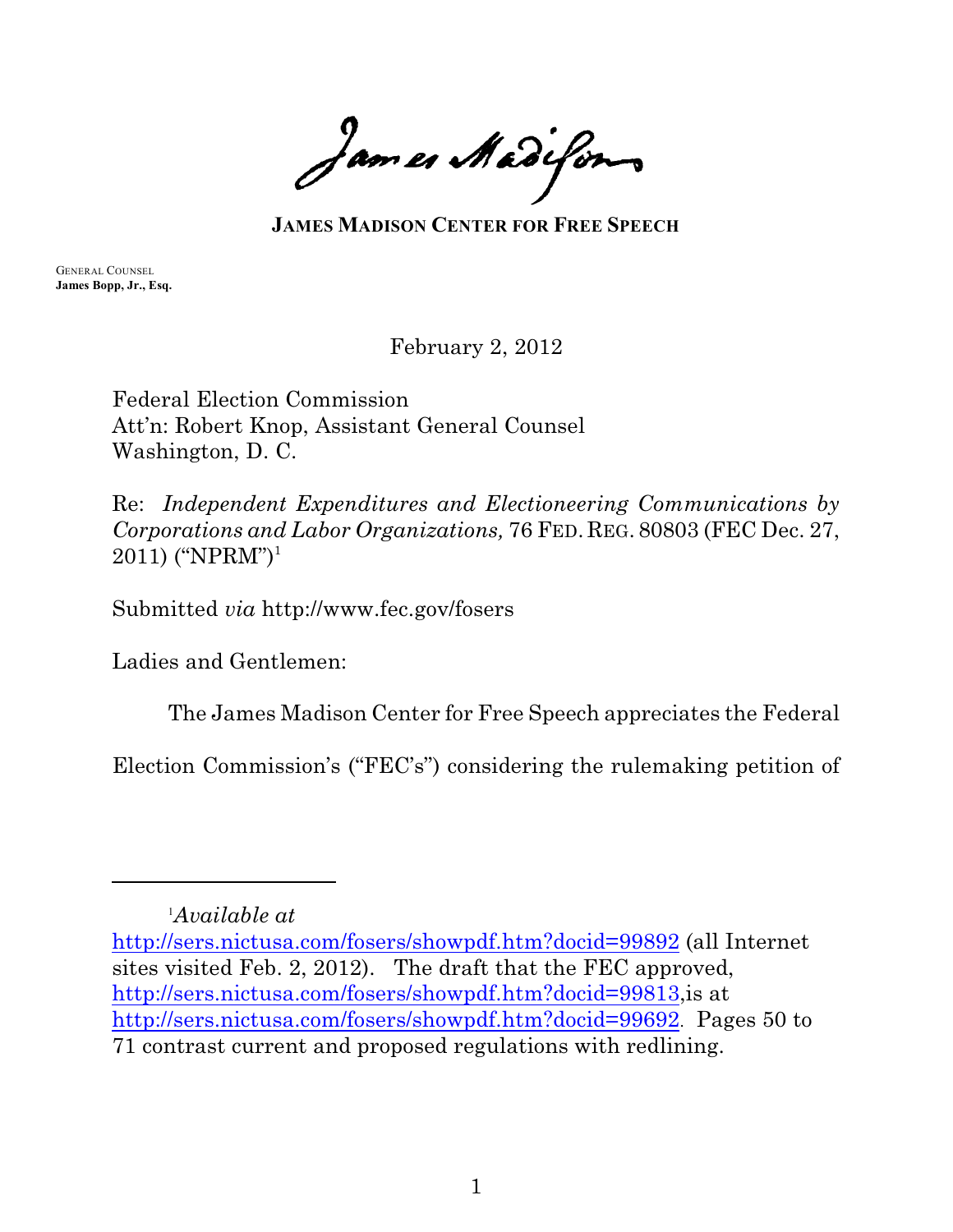January  $26, 2010$ , submits these comments in response to the NPRM, and requests an opportunity to testify on March 7, 2012. *See* NPRM at 80803.

*Citizens United v. FEC* holds, *inter alia,* that Federal Election Campaign Act ("FECA") bans, 2 U.S.C. 441b  $(2002)$ ,  $\delta$  on independent expenditures, *see generally Buckley v. Valeo,* 424 U.S. 1, 44 & n.52, 80 (1976), and electioneering communications, *see generally* 2 U.S.C. 434.f.3.A.1 (2002), are unconstitutional. The rulemaking petition asks that the FEC:

• Repeal 11 C.F.R. 114.2 (2007) and 114.14 (2007)<sup>4</sup> insofar as they implement the Section 441b bans *Citizens United* strikes down.

!Acknowledge that Section 441b no longer bans corporations, unions, or membership organizations from engaging in independent spending for political speech beyond their

<sup>&</sup>lt;sup>2</sup>*Available at* <http://sers.nictusa.com/fosers/showpdf.htm?docid=23470>.

<sup>&</sup>lt;sup>3</sup>FECA is available at <http://fec.gov/law/feca/feca.pdf>.

 $\rm ^{4}FEC$  regulations are available at [http://www.access.gpo.gov/nara/cfr/waisidx\\_11/11cfrv1\\_11.html](http://www.access.gpo.gov/nara/cfr/waisidx_11/11cfrv1_11.html).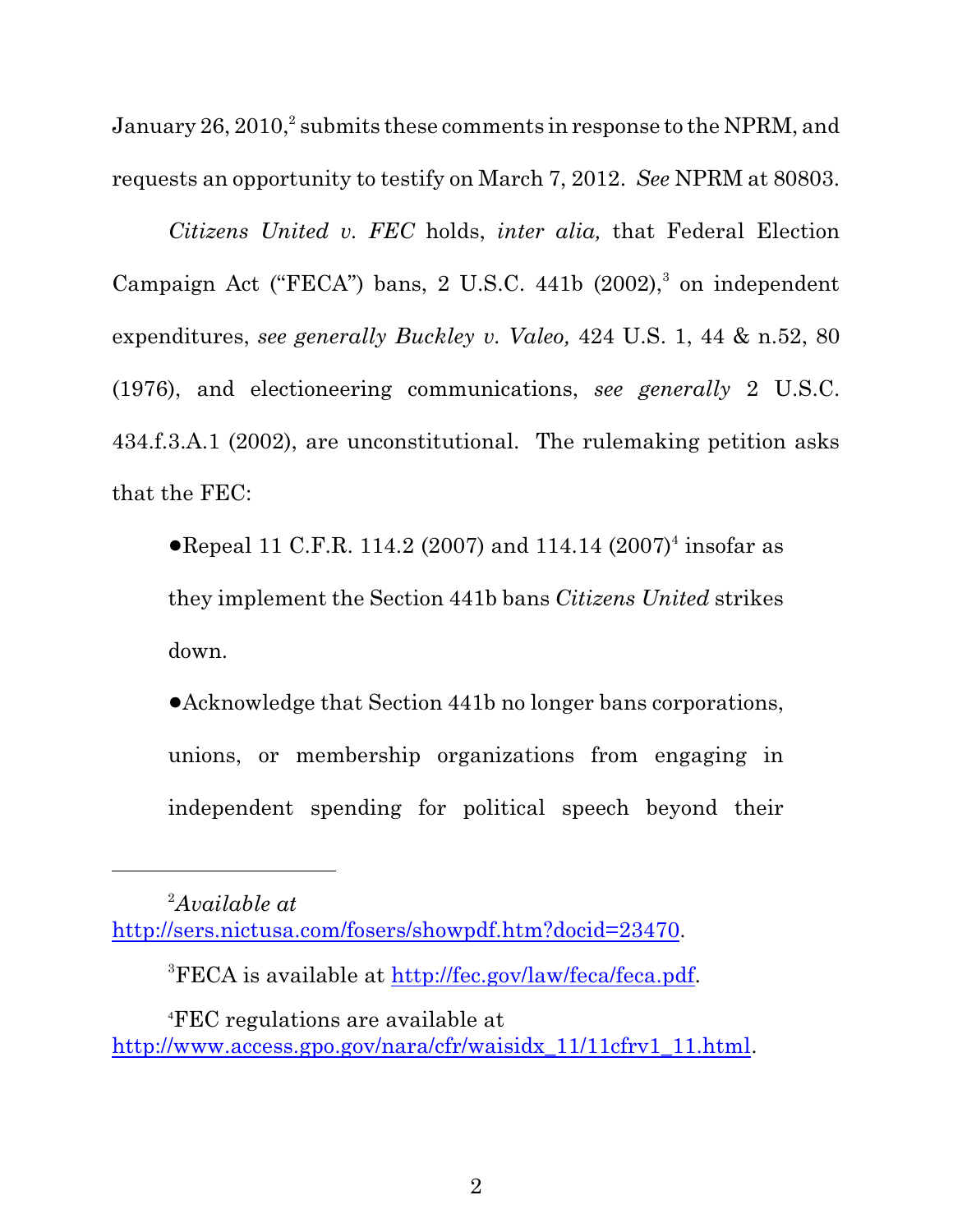restricted classes, *see generally* 2 U.S.C. 431(9)(B)(iii) (2002); 11 C.F.R. 114.3 (2002), and repeal 11 C.F.R. 114.4 (2007) insofar as it implements Section 441b and bans such speech.  $\bullet$ Repeal 11 C.F.R. 114.9 (2006) insofar as it implements Section 441b and bans independent spending for political speech.

• Repeal 11 C.F.R. 114.10 (2002), and

!Repeal 11 C.F.R. 114.15 (2007), the FEC's version, *see Citizens United,* 130 S.Ct. at 889-90, 895, of the appeal-to-vote test of *FEC v. Wisconsin Right to Life, Inc.,* 551 U.S. 449, 457, 469-70, 474 n.7 (2007) ("*WRTL-II*").

After addressing Sections 114.14, 114.15, and 114.10, these comments address Sections 114.2, 114.3, 114.5, and 114.9.

#### **Section 114.14**

The NPRM proposes repealing Section 114.14. NPRM at 80814. This is correct. Section 114.14 has the ban on FECA electioneering communications that *Citizens United,* 130 S.Ct. at 896-914, strikes down.

The NPRM also asks whether the disclosure requirement in 11

3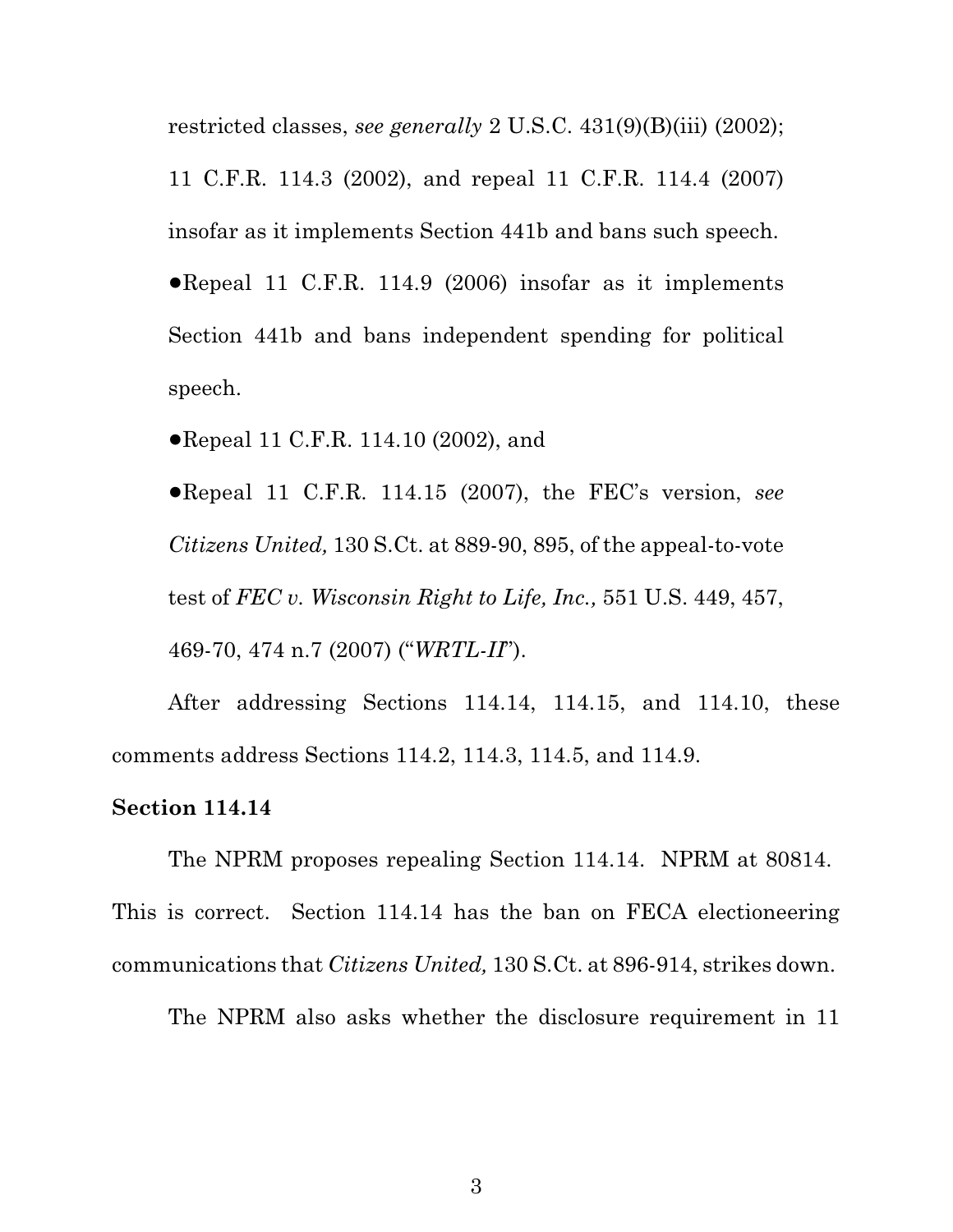C.F.R. 104.20(7) (2007) should distinguish

!"Donations" from individuals for electioneering communications from

!"Donations" from corporations or unions for electioneering communications and treat these donations as "contributions."

*See* NPRM at 80814. However, what is the basis for applying different disclosure requirements to individuals, corporations, and unions here?

Besides, as the NPRM notes, if corporate and union "donations" for FECA electioneering communications are "contributions,"then the ban on corporate and union contributions for electioneering communications applies. *See* 2 U.S.C. 441b(a); *id.* 441b(b)(2); NPRM at 80814.

However, the only interest that suffices to ban or otherwise  $\text{limit}^5$ "campaign finances" is the prevention of corruption of candidates or officeholders, or its appearance. Corruption means *quid-pro-quo* <sup>6</sup>

As opposed to "regulate." *See, e.g., Buckley,* 424 U.S. at 66-68. 5

*FEC v. National Conservative PAC,* 470 U.S. 480, 496-97 (1985) <sup>6</sup> ("*NCPAC*") (citing *Citizens Against Rent Control v. City of Berkeley,* 454 U.S. 290 (1981); *Buckley*); *see Citizens Against Rent Control,* 454 U.S. at 297 (referring to candidates and officeholders); *see also Arizona Free Enterprise Club's Freedom PAC v. Bennett,* 564 U.S. \_\_\_\_, \_\_\_\_, 131 S.Ct.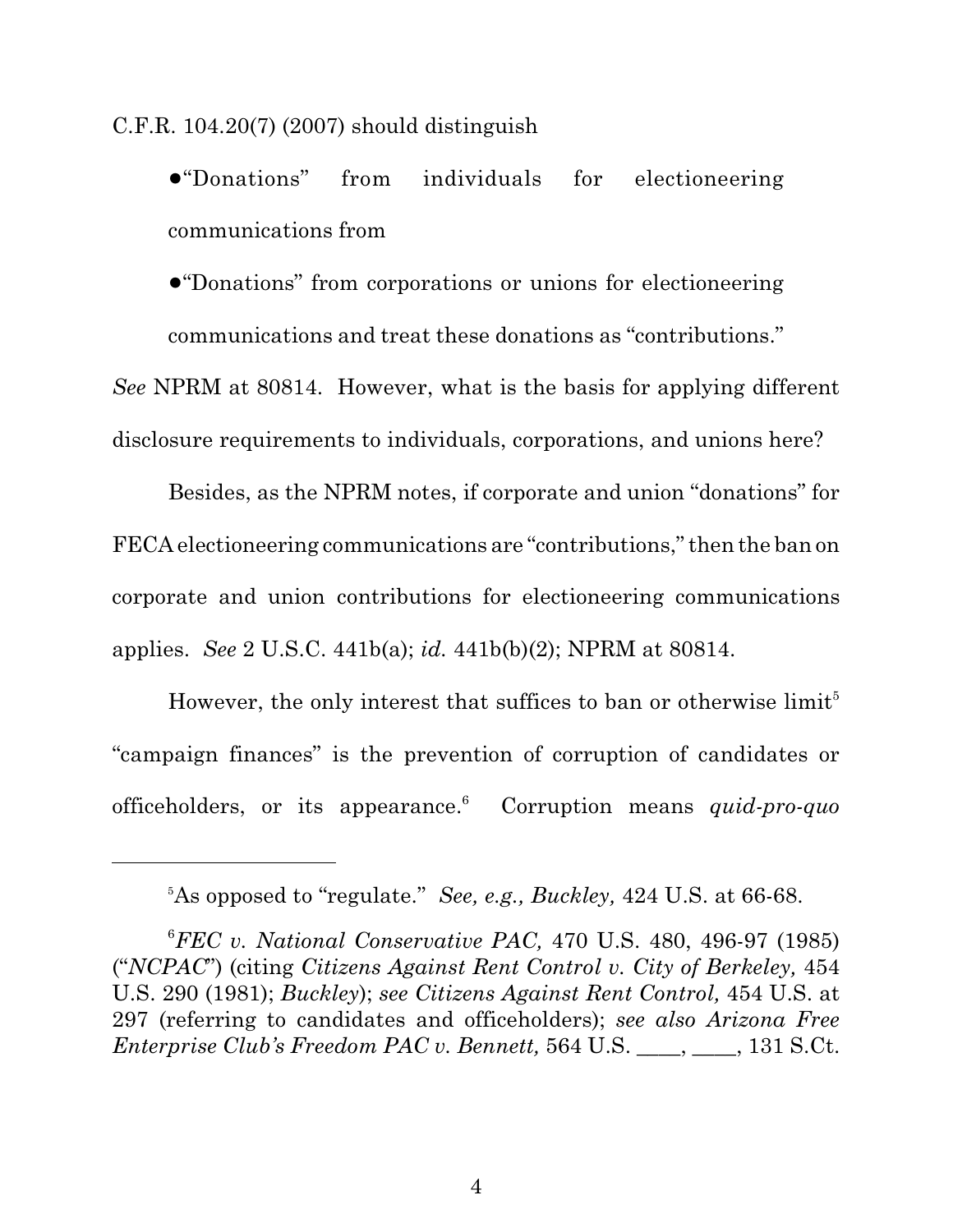corruption. *Citizens United,* 130 S.Ct. at 909-10 (citations omitted). Suppose that an organization:

!Seeks to engage in independent spending for political speech, including FECA electioneering communications.

!Is *not* a foreign national and therefore has a First Amendment right to engage in such speech, *see id.* at 911 (citing 2 U.S.C. 441e), and

!Wants to receive contributions for FECA electioneering communications from a corporation or union that is *not* a foreign national and which therefore also has a First Amendment right to engage in independent spending for political speech, including FECA electioneering communications. *See id.*

Independent spending for political speech presents no danger of *quid-pro-quo* corruption or its appearance. *Citizens United,* 130 S.Ct. at

<sup>2806, 2825-28 (2011) (&</sup>quot;*AFEC*") (considering only corruption); *Citizens United*, 130 S.Ct. at 908-09 (same); *Davis v. FEC,* 554 U.S. 724, 736-44 (2008) (same); *WRTL-II,* 551 U.S. at 478 (same) (quoting *Buckley,* 424 U.S. at 45); *Randall v. Sorrell,* 548 U.S. 230, 241-42, 244-45, 247-48 (2006) (same).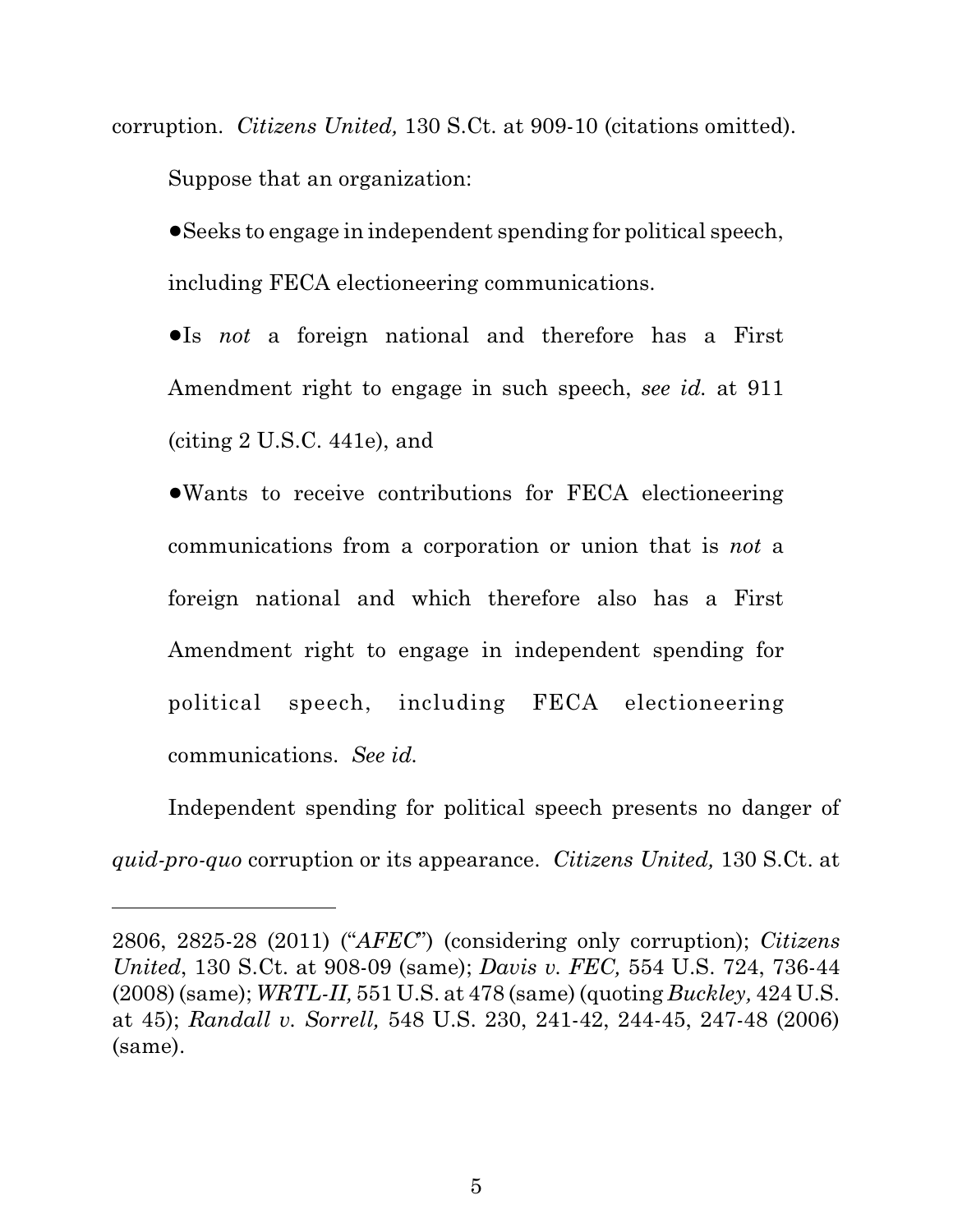908-10. The next question is: What does this mean for contributions for independent spending for political speech? *See Yamada v. Kuramoto,* 744 F.Supp.2d 1075, 1083 (D. Hawaii 2010), *appeal dismissed,* (9th Cir. June 10, 2011).

Under unanimous case law, government may not limit contributions to organizations engaging in only independent spending for political speech, *see Wisconsin Right to Life State Political Action Comm. v. Barland,* 664 F.3d 139, 153-54 (7th Cir. 2011) ("*WRTL-SPAC*"); *SpeechNow.org v. FEC,* 599 F.3d 686, 694-95 (D.C. Cir.) (*en banc*), *cert. denied,* 562 U.S. \_\_\_\_, 131 S.Ct. 553 (2010); *EMILY's List v. FEC,* 581 F.3d 1, 9-11, 14 & n.13, 15 n.14 (D.C. Cir. 2009); *North Carolina Right to Life, Inc. v. Leake,* 525 F.3d 274, 292-93 (4th Cir. 2008) ("*NCRL-III*"),<sup>7</sup> when the contributor has a First Amendment right to engage in the same spending for political speech as the "contributee." *See Long Beach Area Chamber*

A Supreme Court concurrence agrees. *See California Med. Ass'n v.* <sup>7</sup> *FEC,* 453 U.S. 182, 203 (1981) (Blackmun, J., concurring) (holding that "contributions to a committee that makes only independent expenditures pose no … threat" "of actual or potential corruption"). This is the controlling opinion in *California Medical Association. EMILY's List,* 581 F.3d at 9 n.8 (citing *Marks v. United States,* 430 U.S. 188, 193 (1977)).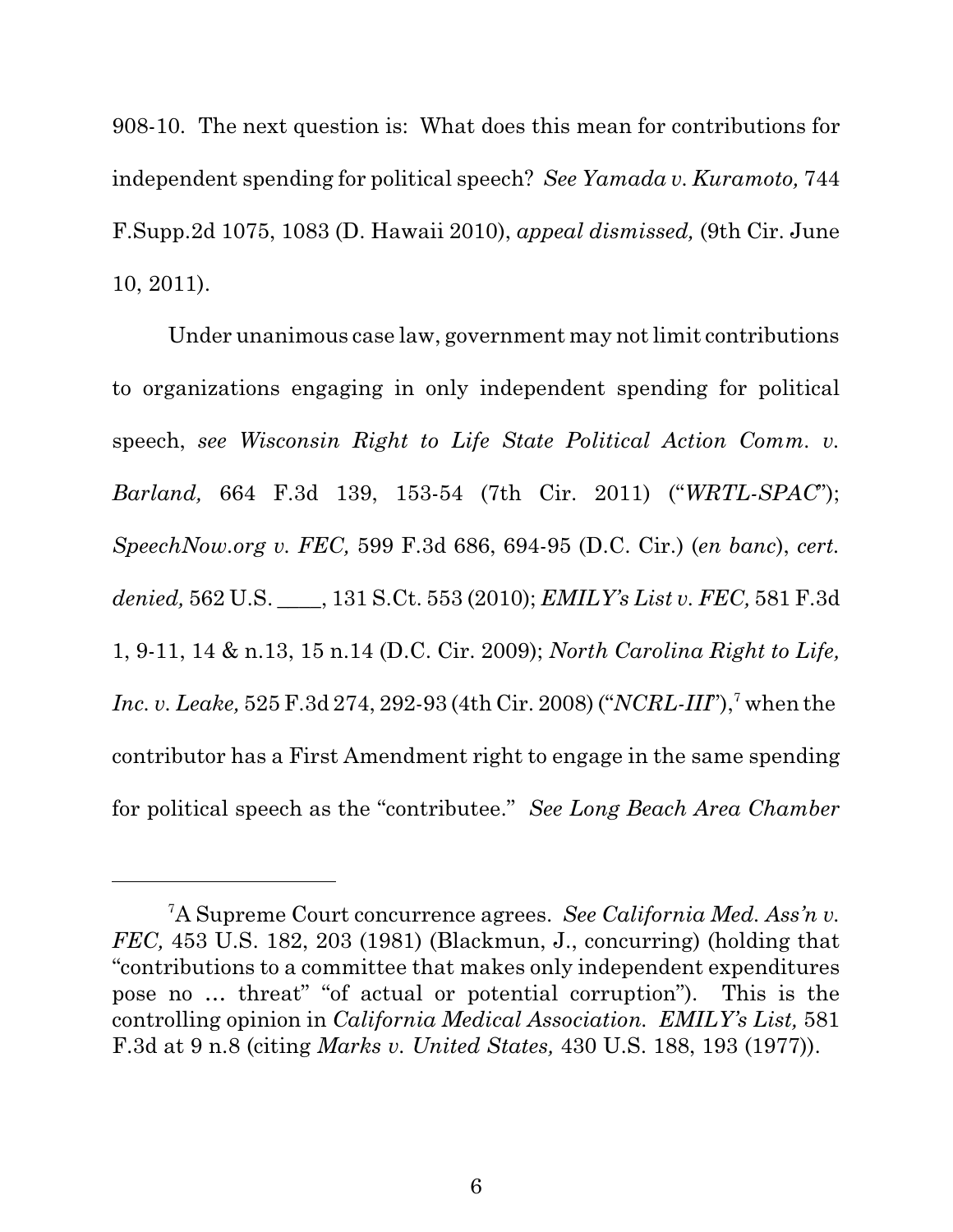*of Commerce v. City of Long Beach,* 603 F.3d 684, 698-99 (9th Cir.), *cert. denied,* 562 U.S. \_\_\_\_, 131 S.Ct. 392 (2010); *see also Thalheimer v. City of San Diego,* 645 F.3d 1109, 1118-21 (9th Cir. 2011); *Yamada,* 744 F.Supp.2d at 1085-87 (applying *Long Beach,* granting a preliminary-injunction motion in part, and inadvertently denying a motion the plaintiffs did not make); *Republican Party of N.M. v. King,* No. 11-cv-900, manuscript order at 12-13 (D.N.M. Jan. 5, 2012);<sup>8</sup> Farris v. *Seabrook,* No. 11-5431 RJB, manuscript order at 17-18 (W.D. Wash. July 15, 2011),<sup>9</sup> aff'd, \_\_\_\_\_F.3d \_\_\_\_, \_\_\_\_, No. 11-35620, slip op. at 508-09 (9th Cir. Jan. 19, 2012).<sup>10</sup>

The same principle applies to contributions for independent spending for political speech to organizations engaging in both

No hyperlink, Westlaw cite, or Federal Supplement cite appears <sup>9</sup> to be available.

<sup>10</sup>Available at

<sup>&</sup>lt;sup>8</sup>*Available at* 

[http://www.nmcourt.fed.us/Drs-Web/view-file?unique-identifier=000422](http://www.nmcourt.fed.us/Drs-Web/view-file?unique-identifier=0004222812-0000000000) [2812-0000000000](http://www.nmcourt.fed.us/Drs-Web/view-file?unique-identifier=0004222812-0000000000) *and*  [http://www.jamesmadisoncenter.org/cases/files/2011/10/D.-38-ORDER-g](http://www.jamesmadisoncenter.org/cases/files/2011/10/D.-38-ORDER-granting-and-denying-PI.pdf) [ranting-and-denying-PI.pdf](http://www.jamesmadisoncenter.org/cases/files/2011/10/D.-38-ORDER-granting-and-denying-PI.pdf).

[http://www.ca9.uscourts.gov/datastore/opinions/2012/01/19/11-35620.pd](http://www.ca9.uscourts.gov/datastore/opinions/2012/01/19/11-35620.pdf) [f](http://www.ca9.uscourts.gov/datastore/opinions/2012/01/19/11-35620.pdf).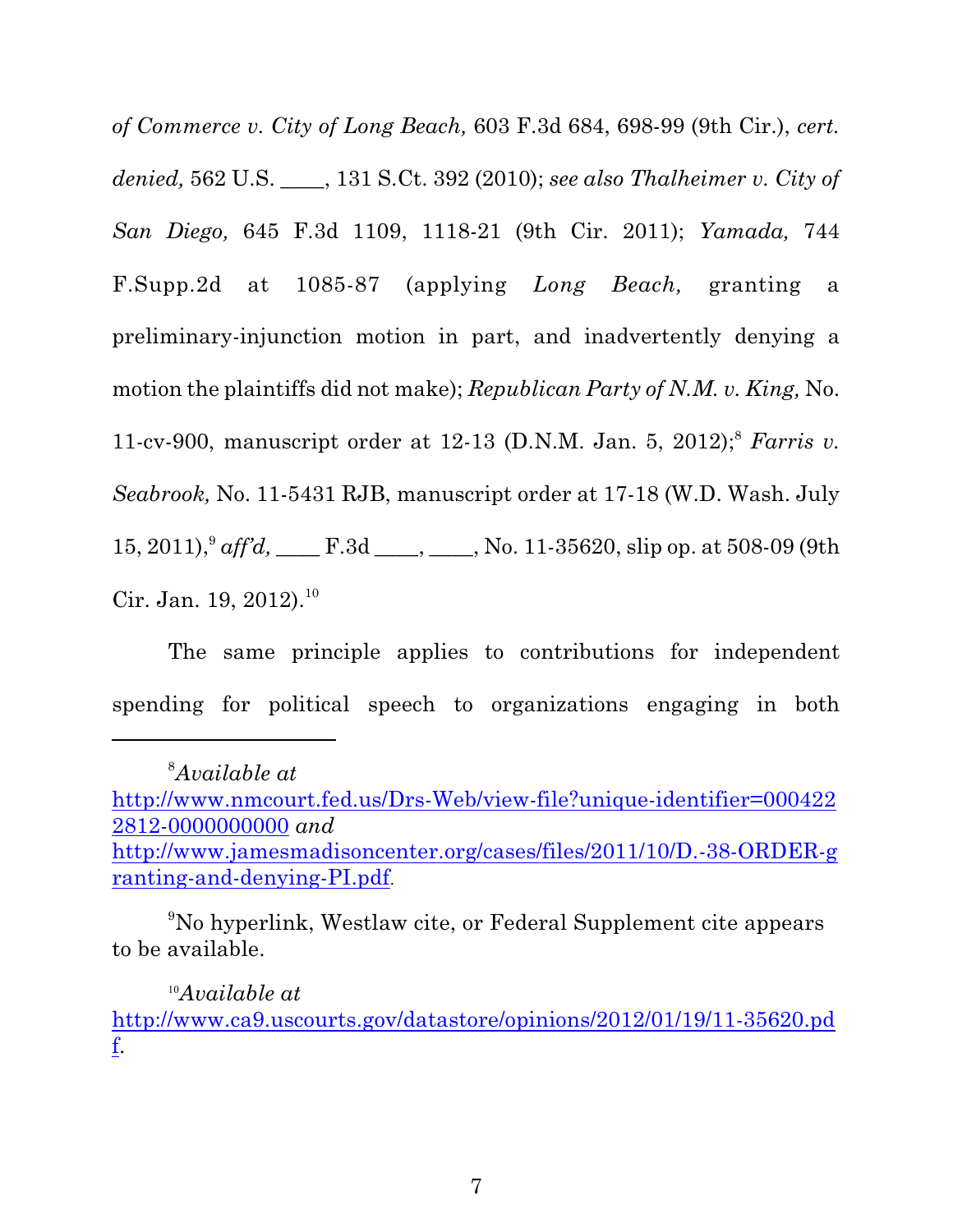independent spending for political speech and other speech, if, for example, the "contributee"-organizations separate the contributions they receive for independent spending for political speech from contributions they receive for other speech*. See Thalheimer v. City of San Diego,* No. 09 cv-2862-IEG(BGS), manuscript order at 17-18, 30-31 (S.D. Cal. Jan. 20, 2012); *Alabama Democratic Conference v. Strange,* No.  $2012$ ;<sup>11</sup> 5:11-cv-02449-JEO, manuscript order at 21-22 (N.D. Ala. Dec. 14, 2011);<sup>12</sup> *Carey v. FEC,* 791 F.Supp.2d 121, 125, 130-32 (D.D.C. 2011).

The FEC may be able to avoid a constitutional problem with 11 C.F.R. 104.20(7) by (1) continuing to call corporate and union donations for electioneering communications "donations," or (2) calling the "donations" "contributions" and establishing that the ban on corporate and union electioneering communications, 2 U.S.C. 441b(a); *id.* 441b(b)(2); NPRM at 80814, does not apply when "contributee"-organizations

*Available at* <sup>11</sup>

[http://www.jamesmadisoncenter.org/cases/files/2011/06/San.Diego-D.-](#page-8-0) [133-SJ-Order.pdf](#page-8-0).

<span id="page-8-0"></span>*Available at* <sup>12</sup> <http://www.scribd.com/doc/75711998/24-Order-Granting-Pl-Mot-for-SJ>.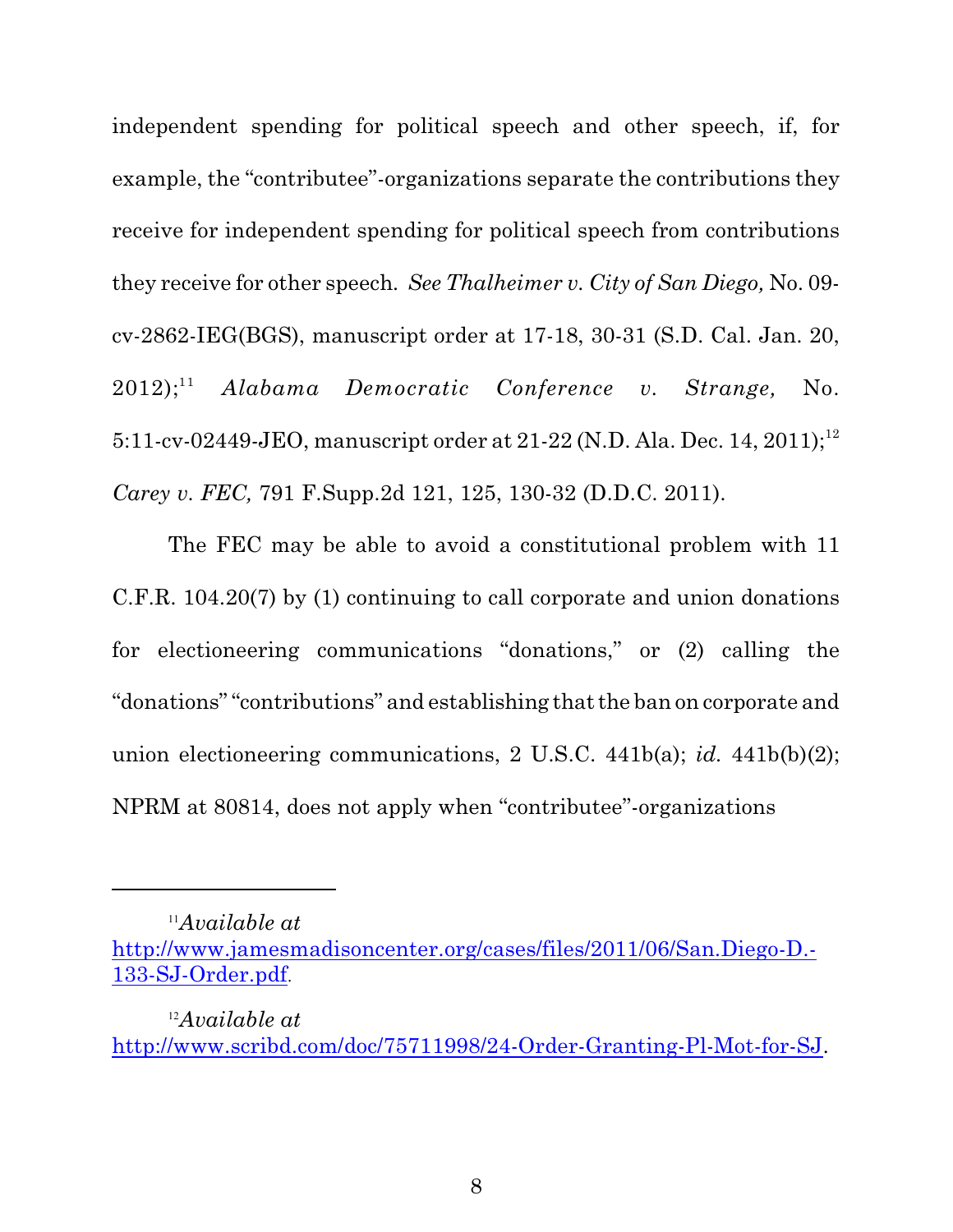!Engage in only independent spending political speech, or

!Separate the contributions they receive for independent spending for political speech from contributions they receive for other speech,

and when contributors and "contributees" are not foreign nationals, and therefore have a First Amendment right to engage in electioneering communications.

# **Section 114.15**

The NPRM also proposes repealing Section 114.15. NPRM at 80814. This is correct.

Section 114.15 has the FEC's version, *see Citizens United,* 130 S.Ct. at 889-90, 895, of the *WRTL-II* appeal-to-vote test. *See* 551 U.S. at 457, 469-70, 474 n.7.

*Citizens United* forecloses any contention that whether FECA electioneering communications pass the appeal-to-vote test – *i.e.,* whether their only reasonable interpretation is as an appeal to vote for or against a clearly identified candidate or candidates in the jurisdiction – affects whether government may regulate them. *Compare WRTL-II,* 551 U.S. at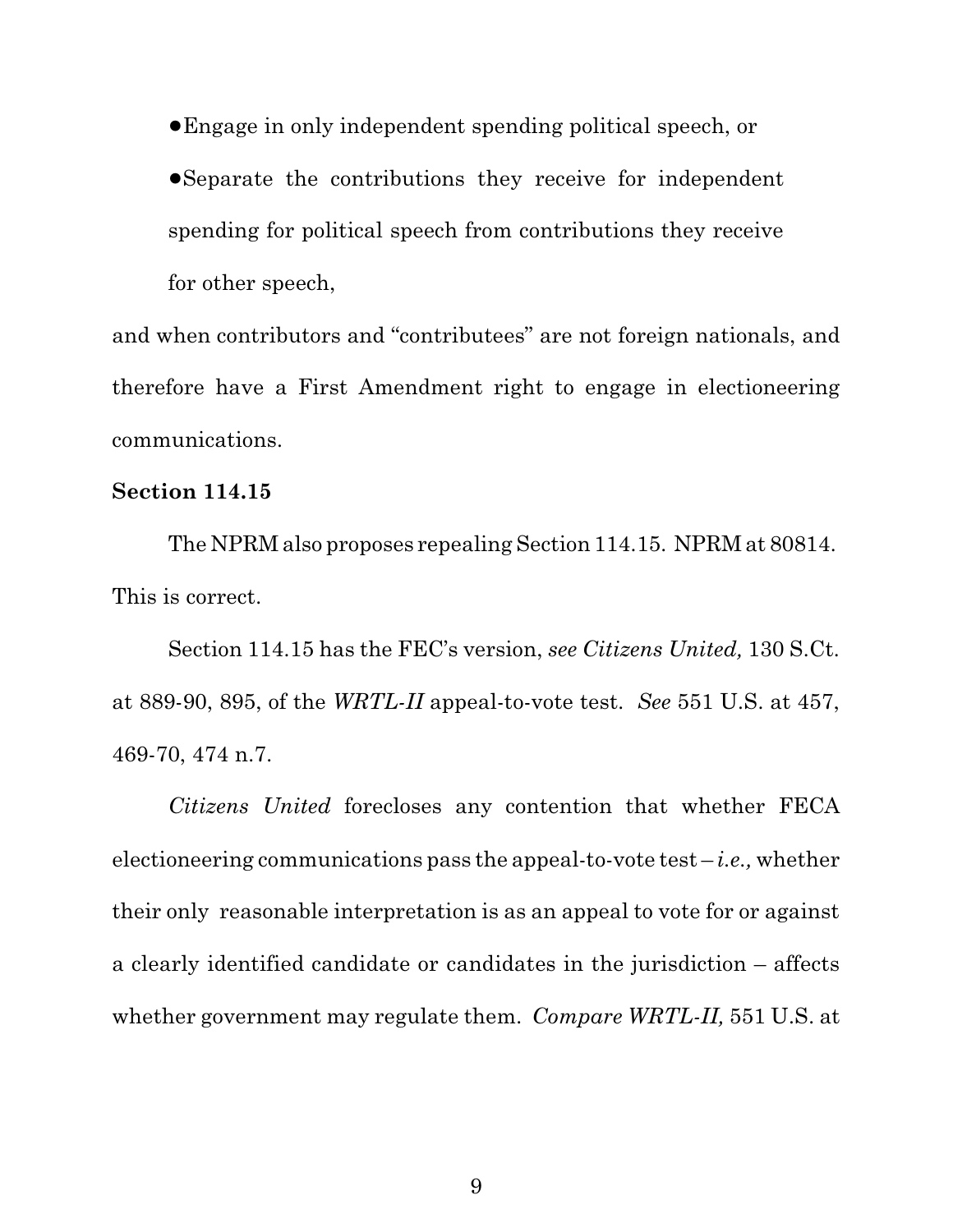457, 469-70, 474 n.7, *with Citizens United,* 130 S.Ct. at 889-90, 915. In other words, "*Citizens United* eliminate[s] the context in which the appeal-to-vote test has ... any significance." *National Org. for Marriage v. McKee,* 649 F.3d 34, 69 (1st Cir. 2011), *pet. for cert. filed,* (U.S. Nov. 2,  $2011$ ).<sup>13</sup>

Here is why: *WRTL-II* holds that government may ban FECA electioneering communications only when they pass the test. 551 U.S. at 457, 469-70, 474 n.7. However, *Citizens United* holds that regardless of whether they pass the test, government:

!May not ban FECA electioneering communications, *e.g.,* 130 S.Ct. at 889-90, by persons other than foreign nationals. *See id.* at 911 (citing 2 U.S.C. 441e), and

!May, subject to further inquiry, *see, e.g., id.* at 915-16 (giving an example of when disclosure is unconstitutional), regulate FECA electioneering communications by requiring

<sup>&</sup>lt;sup>13</sup>Available at

[http://www.jamesmadisoncenter.org/cases/files/2011/11/Cert-Petition-fi](http://www.jamesmadisoncenter.org/cases/files/2011/11/Cert-Petition-final.pdf) [nal.pdf](http://www.jamesmadisoncenter.org/cases/files/2011/11/Cert-Petition-final.pdf).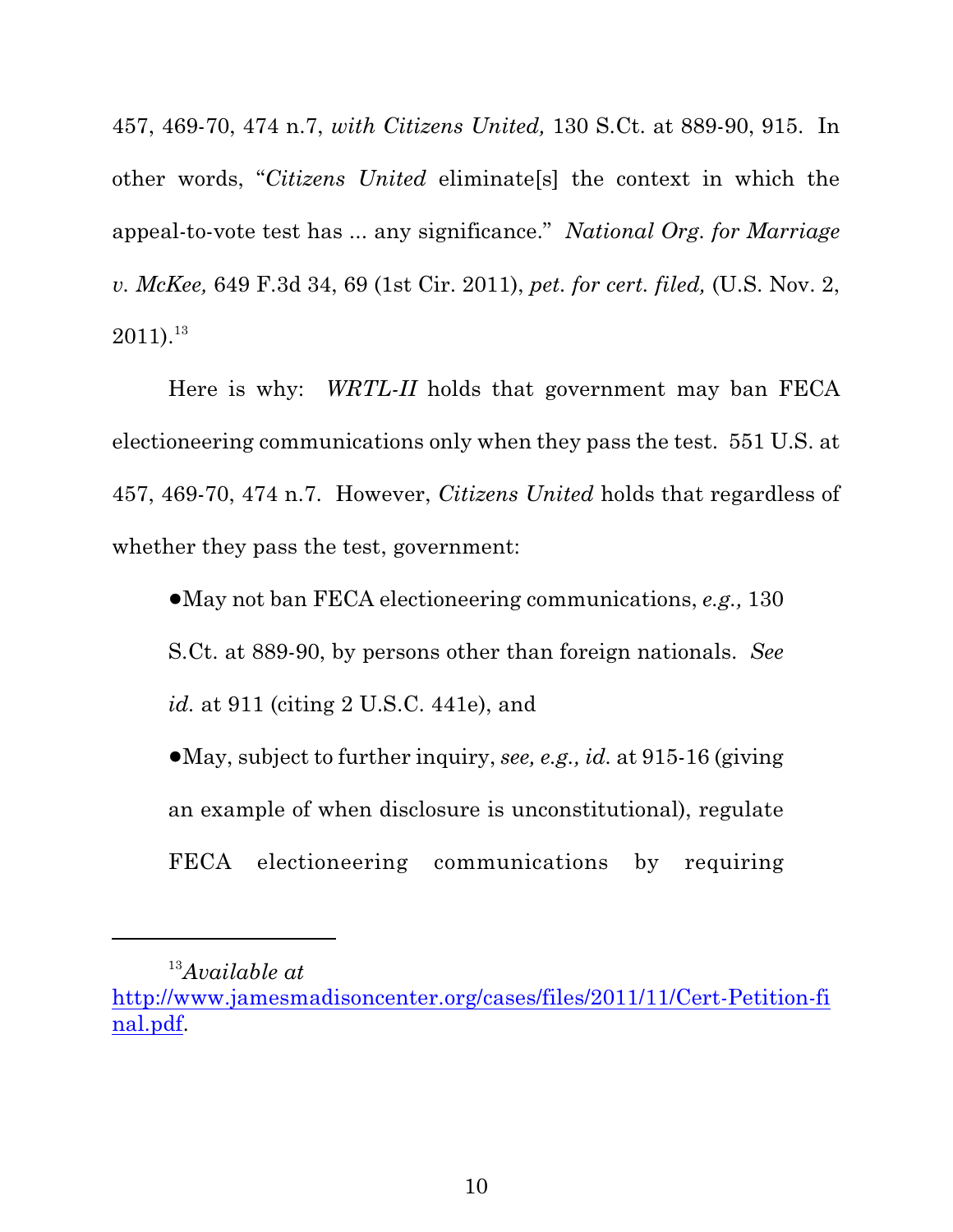*non-*political-committee-like disclosure. *Id.* at 915 (upholding non-political-committee reporting).

Since the appeal-to-vote test:

!Applied only to FECA electioneering communications, *WRTL-II,* 551 U.S. at 474 n.7; *see also NCRL-III,* 525 F.3d at 282 (citing *WRTL-II,* 127 S.Ct. 2652, 2667 (2007)), *cited in Broward Coal. of Condos., Homeowners Ass'ns & Cmty. Orgs., Inc. v. Browning,* No. 08-445, 2009 WL 1457972 at \*5 (N.D. Fla. May 22, 2009) (unpublished), *Broward,* 2008 WL 4791004 at \*7 (N.D. Fla. Oct. 29, 2008), *clarified on other grounds,* 2008 WL 4878917 (N.D. Fla. Nov. 2, 2008) (unpublished), *and National Right to Work Legal Def. & Educ. Found., Inc. v. Herbert,* 581 F.Supp.2d 1132, 1144, 1150 (D. Utah 2008), and •Is vague as to speech other than FECA electioneering communications, *see WRTL-II,* 551 U.S. at 474 n.7; *Center for Individual Freedom v. Tennant,* \_\_\_\_ F.Supp.2d \_\_\_\_, \_\_\_\_,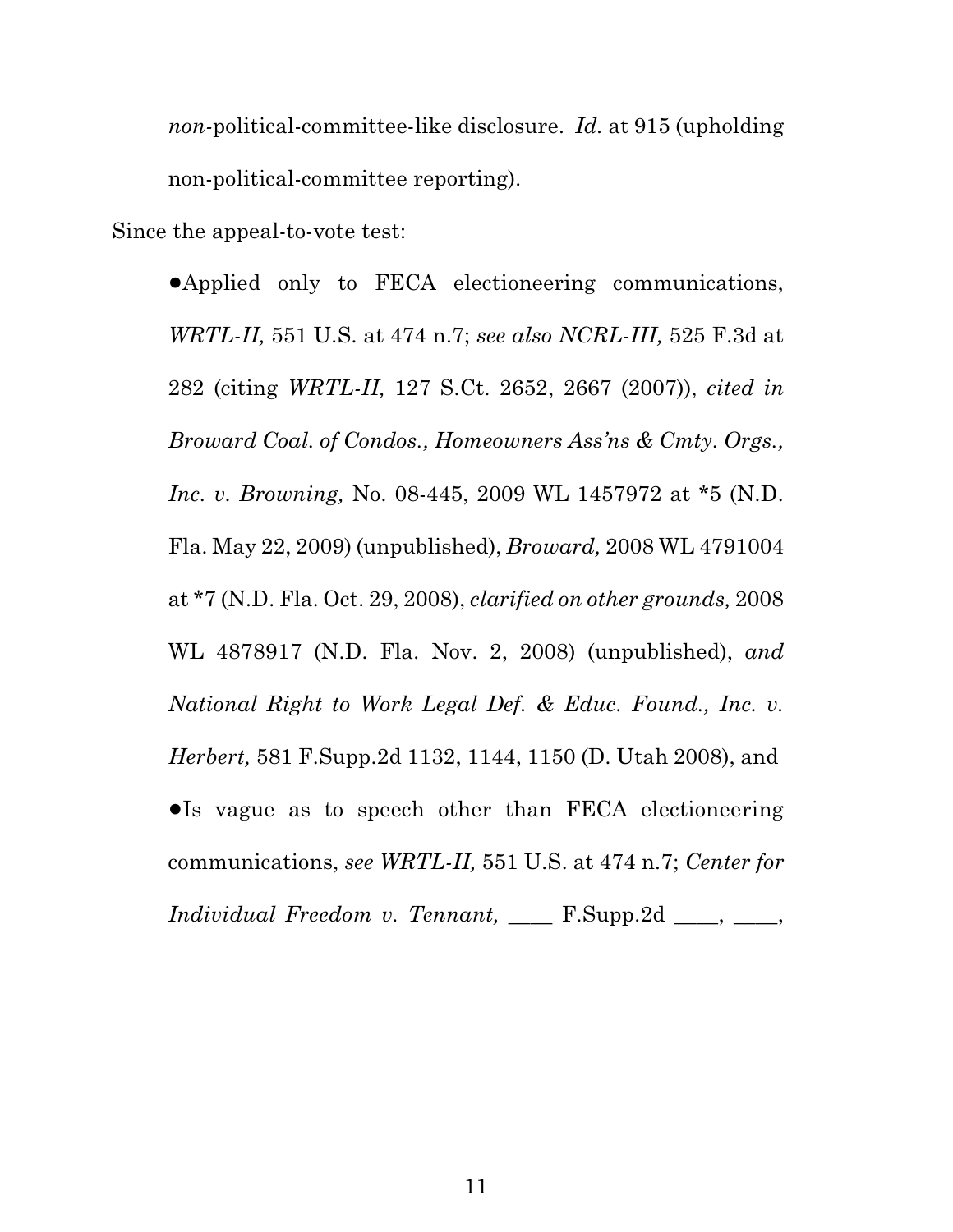manuscript order at 35-36 (S.D.W.Va. July 18, 2011),<sup>14</sup> notice *of appeal filed,* (4th Cir. Sept. 1, 2011),<sup>15</sup>

the appeal-to-vote test no longer serves any constitutional purpose. There is no need to retain the test or any remnant of it in 11 C.F.R. 114.15 or elsewhere.

## **Section 114.10**

As the NPRM notes, 11 C.F.R. 114.10 is an exception to the Section 441b independent-expenditure and electioneering-communication bans. The exception is for *MCFL* corporations, or, to use the FEC's term, "qualified nonprofit corporations." *McConnell v. FEC,* 540 U.S. 93, 209-11 (2003); *FEC v. Massachusetts Citizens for Life, Inc.,* 479 U.S. 238, 256-65 (1986) ("*MCFL*"); NPRM at 80812. Because the bans are unconstitutional, *Citizens United,* 130 S.Ct. at 896-914, there is no need for an exception to

*Available at* <sup>14</sup> [http://www.jamesmadisoncenter.org/cases/files/2011/07/Doc-233-SJ-Ord](http://www.jamesmadisoncenter.org/cases/files/2011/07/Doc-233-SJ-Order.pdf) [er.pdf](http://www.jamesmadisoncenter.org/cases/files/2011/07/Doc-233-SJ-Order.pdf).

<sup>&</sup>lt;sup>15</sup>After *Citizens United* removed the appeal-to-vote test as a constitutional limit on government power, all that remains of the test is the conclusion that it is vague as to all speech. *See WRTL-II,* 551 U.S. at 492-94 (Scalia, J., concurring in part and concurring in the judgment); *Tennant,* manuscript order at 35-36.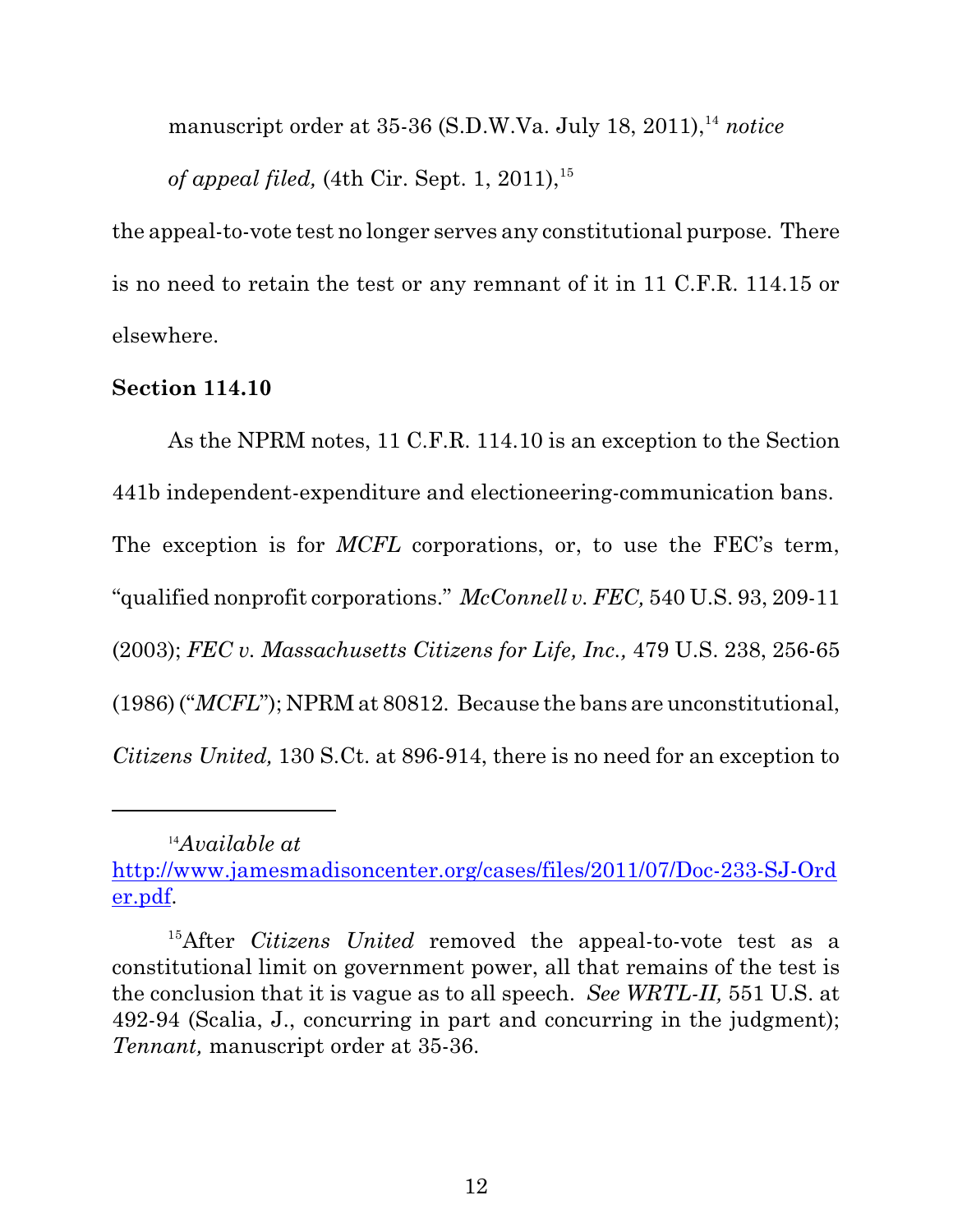the bans.

From a constitutional-law perspective, there is also no need for FEC regulations "to recognize explicitly the right of all [domestic] corporations" or domestic unions to engage in independent spending for political speech. NPRM at 80812 (citing 11 C.F.R. 114.10(d)). *Citizens United* already does this. *See* 130 S.Ct. at 896-914; NPRM at 80803 n.3. Nevertheless, the FEC should include this information in its regulations, because it can (1) help the public understand how the law has changed and (2) provide reassurance to those seeking to engage in political speech. *See also* NPRM at  $80810$  (citing 11 C.F.R. 114.4(c)(2)-(6) (providing similar information)); NPRM at 80812-14 (citing 11 C.F.R. 114.10(e)-(i) (same); 11 C.F.R. 114.10(d) (same)). It is worth emphasizing, however, that a regulation acknowledging constitutional law does not affect constitutional law. As the FEC is aware, the right of persons other than foreign nationals to engage in independent spending for political speech exists not *via* the grace of government but *via* the Constitution. *See, e.g., Citizens United,* 130 S.Ct. at 896-914*.*

To the extent the FEC retains text from Section 114.4(c)(2)-(6),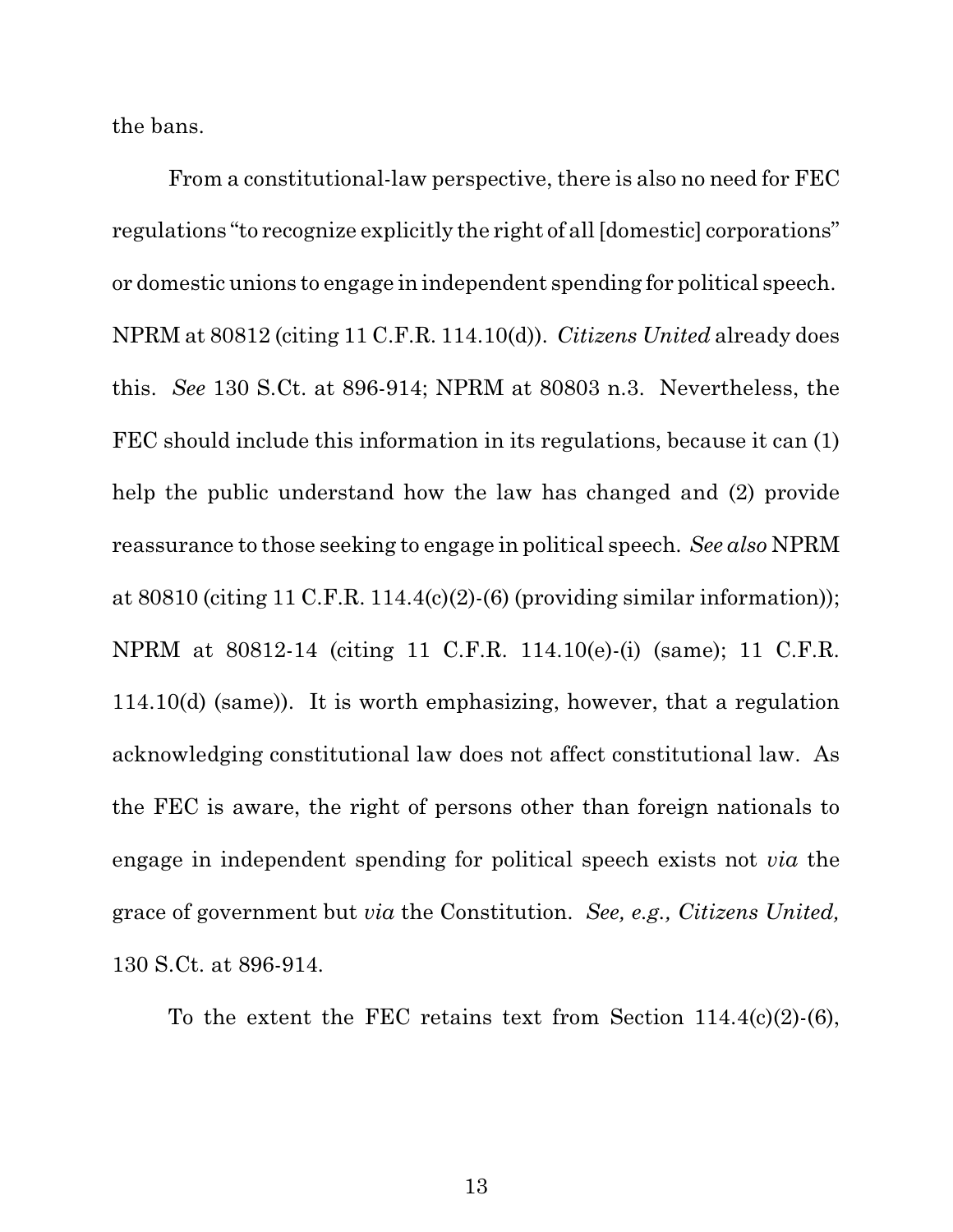Section 114.10(e)-(i), or Section 114.10(d), the FEC would serve the public well by placing it with similar regulations elsewhere and combining repetitive language. For example, by the NPRM's own description, current Sections  $114.10(e)(2)$  and (g) repeat requirements that already exist elsewhere. *See* NPRM at 80813-14.

Further, the current requirement that speakers "inform potential donors that their donations may be used for political purposes, such as supporting or opposing candidates[,]" *id.* at 80813 (citing 11 C.F.R. 114.10(f))), should not require the public to decipher "political purposes" or "supporting or opposing[.]" Instead, the FEC should limit the requirement to those who may use donations for independent expenditures or FECA electioneering communications. This is consistent with *FEC v. Survival Education Fund,* which allows disclosure of contributions earmarked for political speech that the Supreme Court has held is regulable, even when the speaker is not a political committee. *See* 65 F.3d 285, 294-95 (2d Cir. 1995). Such speech includes independent expenditures, *Buckley,* 424 U.S. at 44 & n.52, 80, and FECA electioneering communications. *Citizens United,* 130 S.Ct. at 914-16.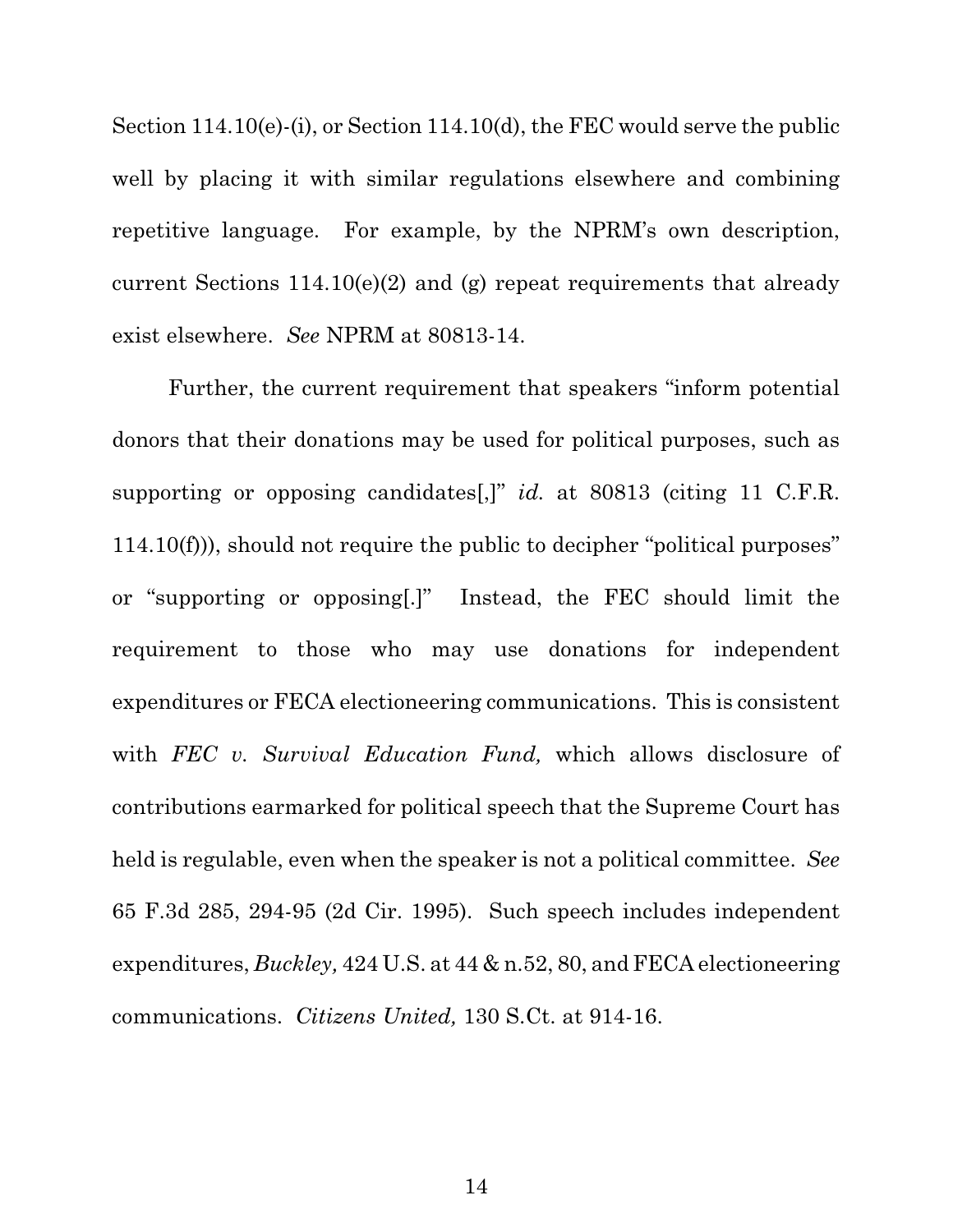### **Section 114.2**

The NPRM's discussion of 11 C.F.R. 114.2 correctly proposes removing 11 C.F.R. 114.2(b)(2)(ii) and (b)(3). NPRM at 80807.

The NPRM has two alternatives for Section 114.2(b)(2)(i). Alternative A eliminates the ban for independent expenditures, noncoordinated FECA electioneering communications, and other independent spending for political speech. Alternative B eliminates the ban only for independent expenditures and noncoordinated FECA electioneering communications. *See id.* at 80806-07.

Independent expenditures are the highest grade of independent spending for political speech. *See McConnell,* 540 U.S. at 190-94. Those who have a First Amendment right to engage in independent expenditures have a First Amendment right to engage in any independent spending for political speech. Thus, Alterative A is preferable.

### **Sections 114.3 and 114.4**

Current 11 C.F.R. 114.3 and 114.4 addresses speech to corporations' and unions' restricted classes and beyond the restricted classes, respectively. NPRM at 80807-12.

15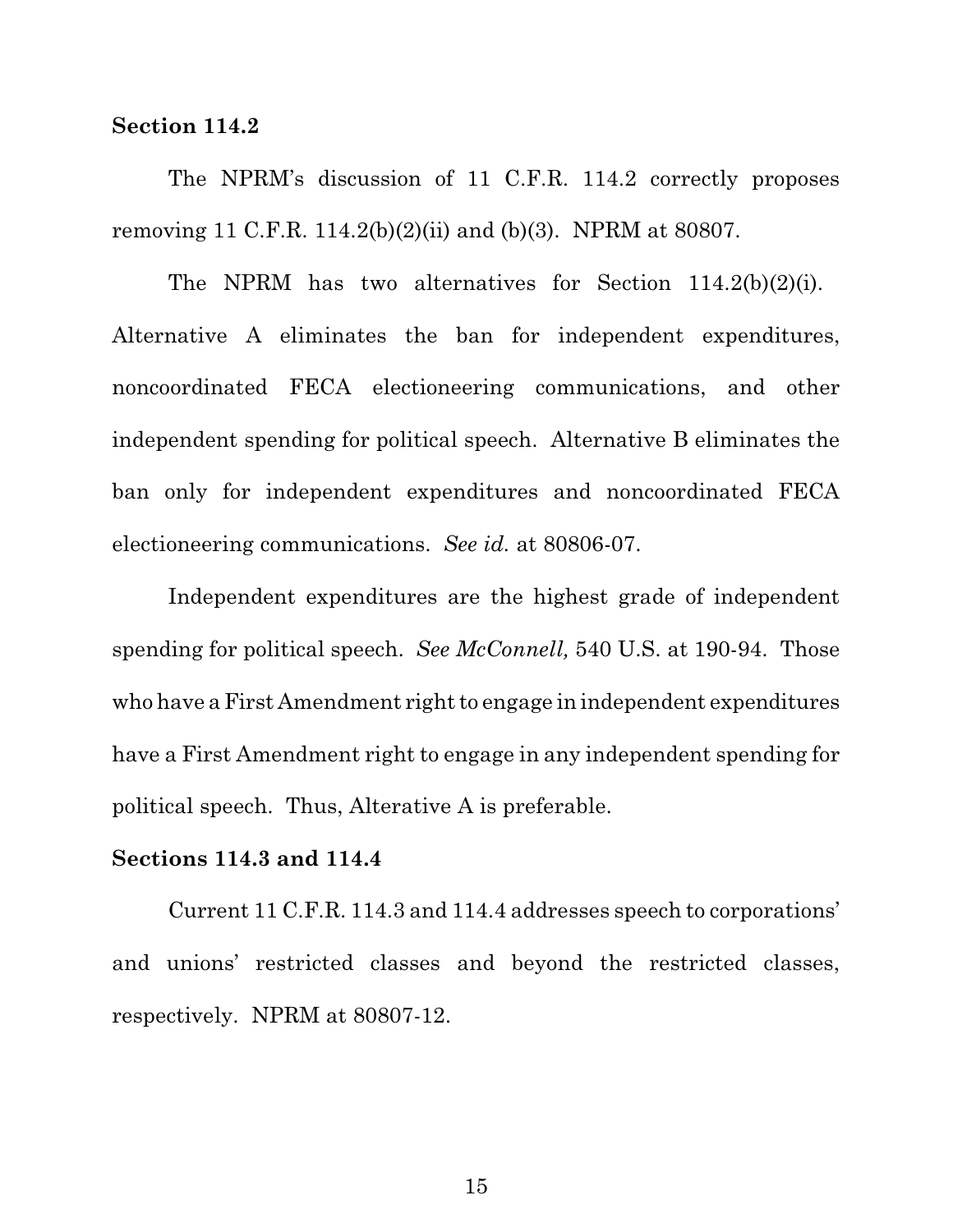The NPRM's discussion of 11 C.F.R. 114.3 has two alternatives for Section 114.3(c)(4): Alternative A and B. NPRM at 80807-09.

The NPRM's discussion of 11 C.F.R. 114.4 has two alternatives for Section 114.4(d): Alternatives A and B. NPRM at  $80811-12$ <sup>16</sup>

Consistent with *Citizens United,* the FEC should not limit political speech when it is independent, *see* 130 S.Ct. at 896-914, and when the speaker is not a foreign national. *See id.* at 911 (citing 2 U.S.C. 441e). Because each Alternative A implicitly recognizes this principle, and neither Alternative B does, each Alternative A is preferable.

To respond to additional questions regarding 11 C.F.R. 114.3 and 114.4:

•It would appear that one could make Sections 114.3 and 114.4 "more readily understandable" by combining and shortening them. NPRM at 80807.

!Requiring disclosure, subject to further inquiry, *see, e.g., Citizens United,* 130 S.Ct. at 915, of independent expenditures,

<sup>&</sup>lt;sup>16</sup>The redlined draft is particularly helpful here. *See* <http://sers.nictusa.com/fosers/showpdf.htm?docid=99692> at 60-64.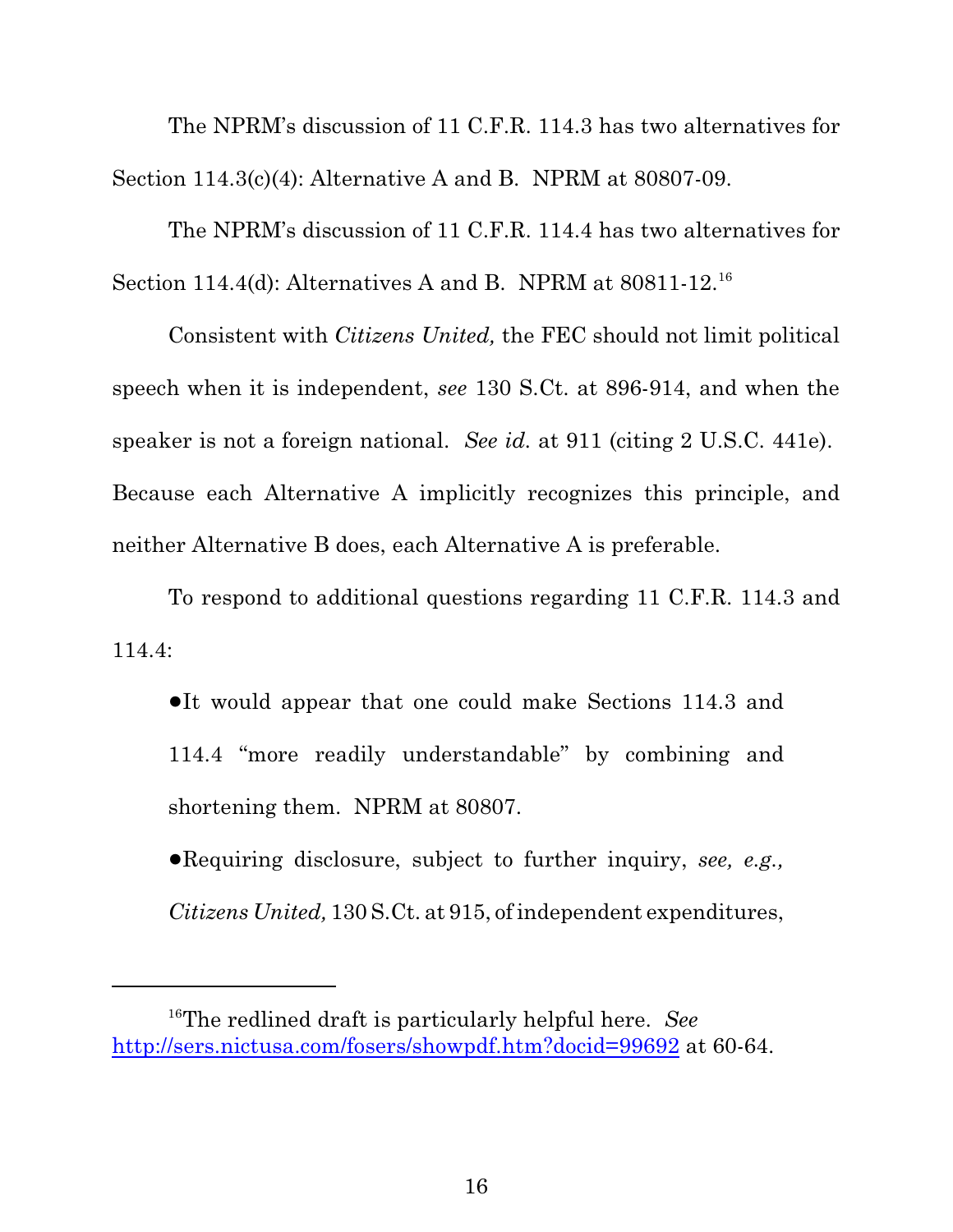*see* NPRM at 80808 (citing 11 C.F.R. 114.3(b)), is consistent with *Buckley,* 424 U.S. at 80; *cf. Citizens United,* 130 S.Ct. at 914-16 (addressing disclosure of FECA electioneering communications).

!When an independent expenditure reaches both the restricted class and beyond the restricted class, NPRM at 80808, it would suffice to treat the entire independent expenditure as reaching beyond the restricted class. There is no need to complicate corporate or union speech with allocation regulations. *Cf.* 11 C.F.R. 106.

 $\bullet$  The proposed changes to 11 C.F.R. 114.4(c)(5), (6), and (8), *see* NPRM at 80810, are consistent with *Citizens United,* 130 S.Ct. at 896-914.

## **Sections 114.9**

The NPRM also seeks comment on 11 C.F.R. 114.9, which addresses the use of corporate and union facilities for federal elections. NPRM at 80812.

Consistent with *Citizens United,* the FEC should not limit political